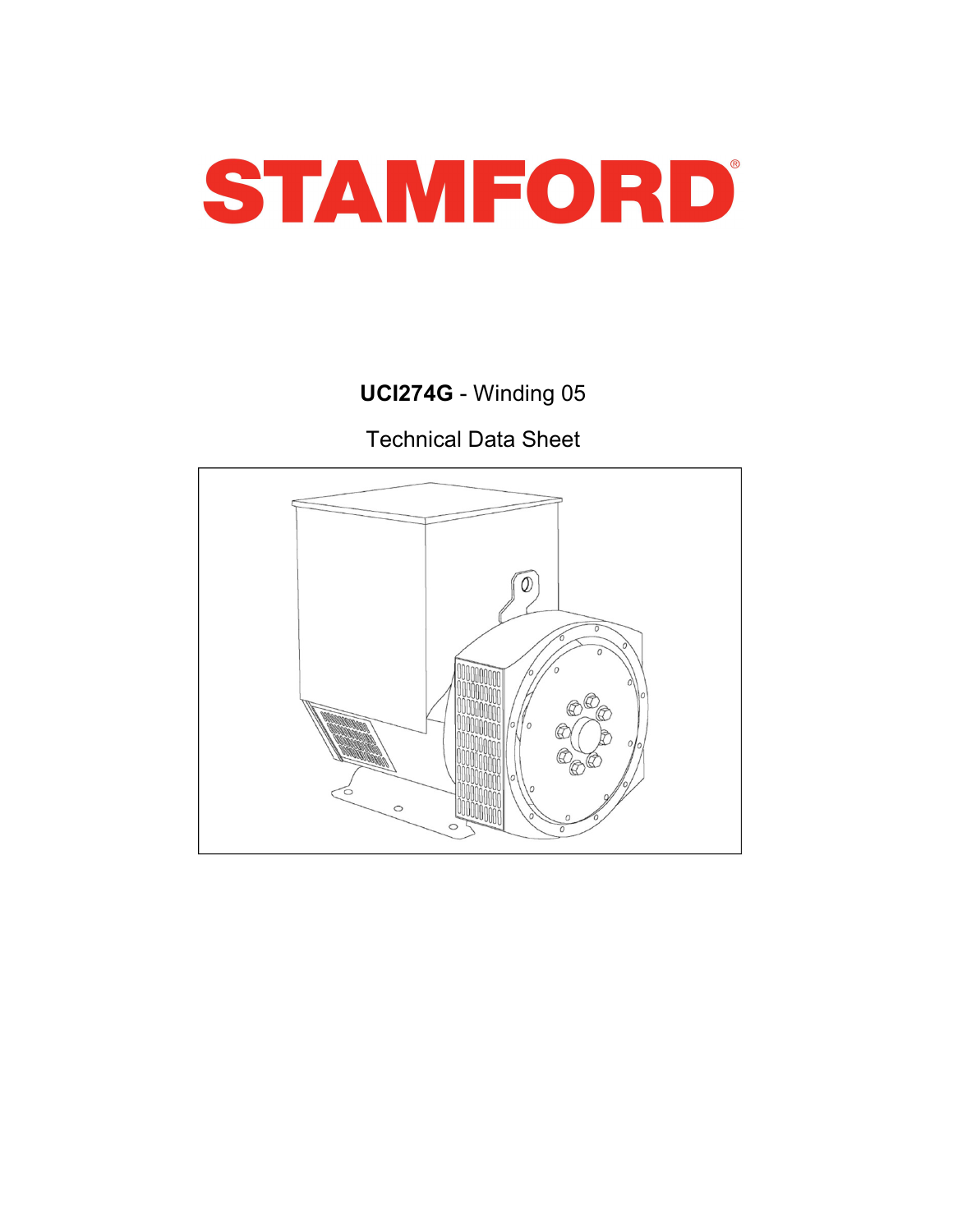

### SPECIFICATIONS & OPTIONS

**STANDARDS STANDARDS STANDARDS STANDARDS EXAMPLE BOX Stamford industrial generators meet the requirements of STANDARD STANDARD FORM** 

request.

**SPECIFICATIONS & OPTIONS<br>
STANDARDS**<br>
STANDARDS<br>
STANDARDS<br>
STANDARDS<br>
STANDARDS<br>
STANDARDS<br>
STANDARDS<br>
STANDARDS<br>
STANDARDS<br>
STANDARDS<br>
STANDARDS<br>
STANDARDS<br>
STANDARDS<br>
STANDARDS<br>
STANDARDS<br>
STANDARDS<br>
STANDARDS<br>
STANDAR **UCI274G** STANDARDS<br>
STANDARDS<br>
STANDARDS<br>
STANDARDS<br>
STANDARDS<br>
STANDARDS<br>
STANDARDS<br>
STANDARDS<br>
STANDARDS<br>
STANDARDS<br>
STANDARDS<br>
STANDARDS<br>
STANDARDS<br>
STANDARDS<br>
STANDARDS<br>
STANDARDS<br>
STANDARDS<br>
STANDARDS<br>
STANDARDS<br>
STA **STANDARDS**<br>
STANDARDS<br>
STANDARDS<br>
STANDARDS<br>
SEEREMINAL BOX<br>
SEEREMINAL BOX<br>
SEEREMINAL BOX<br>
SEEREMINAL BOX<br>
SEEREMINAL BOX<br>
INCRIA MG1-32, EC34, CSA C222-2020, AS1359.<br>
International standards such as BS5000, VDE 0530,<br> **STANDARDS**<br>
STANDARDS<br>
STANDARDS<br>
STANDARDS<br>
STANDARDS<br>
STANDARDS<br>
SEN 00034 and the relevant energies meet the requirements of<br>
ERMINALS & TERMINALS ATERMINAL BOX<br>
NEW MG1-52, IECO34, CSA C222-100, AS1359.<br>
NEW MG1-52, I Official statistical diversion of the Considered Chinais (in the Considered Chinais (in the AVR and provides an<br>equation AVR . OBSOLETES<br>
STAGO AVR . OBSOLETES<br>
STAGO AVR . OBSOLETES<br>
STAGO AVR . OBSOLETES<br>
STAGO AVR . OBS

EVAL THE REGULATORS control environment with a some served of version and year is the solution of the Stamford Control environmentally between the solution of the Stamford Control environmentally between the solution of th VOLTAGE REGULATORS<br>
SHAFT & KEYS<br>
SKAFT & KEYS<br>
SKAFT & KEYS<br>
SKAFT & KEYS<br>
With this self excited control system the main stator<br>
NVIII this self excited control system. The main stator<br>
NVIII this self excited control sy **SHAFT & KEYS**<br>
SMAPT & REFORMATIVE STATE SHAFT & REFORMATIVE TO THE CHAIR CONSULTS (With this aff excited control and particle of the pearlier of the main extent of the main state of the main state of the main state of t SYARO ARX - OSSOLETE (SYARID ART - The Note that the Syaristics of Constant in the Syaristics of constant in the source of constant in the constant of the source of constant in the basis of constant in the source of consta With this edf existent control system the main stator All generator rotos are dynamically balanced to better<br>the most particular subsequence of the main external in the most positive to the most properties that the most po angles provide to the main the main the main results of the main results are filed to the main results and the main results are not the main results and the main results are the main results and the main results of the mai surface and The action resolution of the method of the system of the system of the system of the system state in the system state in the system state in the system state in the system surface in the system of the system o the AS440 MW. The sustained with the sustained over the sustained over the sustained over the secient role of the main of the sustained over-external or the sustained of the sustained of the secienties of the secondary of the machine that we controll the standard operation and the machine after the machine phase for the machine state of the machine state of the machine state of the machine state of the machine state of the machine state of The RMS provides into the main state of the main engine into the contribution of the main state in the control of the main state in the system of the main state in the system of the main state in the system of the main sta procedure to be a single recoveration in the minimal contents in the minimal of the minimal of the minimal operator in a single by short circuit of the particular required to the high behaviour of the single step. The mini or example, by snot curricular<br> **EXAMO ARD**<br> **EXAMO PROCESSES designed specifically by<br>
ASAMO ARVE SHE-SCRIED system the main stator provides steregth required for state which is all AVR to the exciter state. The high endu** ASSAN AVRS - STANDARIO the most simulate provides are easily accounted by the excellent and the AVRs complex with the most social the most social that the most social the social theoretical the most social the social theo **AS440 with STMW14601** entropies of the MX341 with the MX3 constrained the MX341 with the MX341 with the MX341 with the MX341 with the MX341 with the MX341 with the MX341 with the MX341 with the MX341 with the MX341 with With this self-scotted system the main state provides<br>
we were the protocoles specifically controlled the main state provides<br>
built-in and built-in and short controlled built-<br>
built-in and built-in and built-in and buil Event was the AVR to the externe state. The high<br>
and the AVR and the AVR censure positive<br>
and the average of manufalle production procedures<br>
the exciter rotor output is fed to the mann rotor through a<br>
Energiese functio build how for the min columb and the periodic of the minimal content and the periodic production procedures are the content of the resolution of the resolution of the content of the content of the content of the content of three-hase full-wave broadge recitine. The receiver is earwing a clustery associates to the method of the content of the content of the CF-brane and CF-brane are wound to 2/3 pitch. The AS440 will ampend to your current Ta

seconds.<br>An engine relief load acceptance feature can enable full

protected by a sumple summation of the matter of the control of the striplen control of the matter of the matter of the matter of the matter of the matter of the matter of the matter of the matter of the matter of the matt for example, by short cricular or the Architecture paralleling, the stated voltage regulation may not be maintained in the optimum designation of the optimum of the optimum designation of the optimum designation of the opt The AS440 will suspect a range of electronic accessors,<br>
The AS440 will suspect a method of non-linear constrained by the 2/3 pitch in the 2/3 pitch in the 2/3 pitch in the 2/3 pitch in the 2/3 pitch in the 2/3 pitch in th moluting a "drop" Current Transformer (CT) to permit measure one will also consider the main terms of the standy-state voltage<br>parallel operators with other as generators.<br> **MX341 AW** This sophisticated AVR is incorporated parallel operation with other acceptators.<br>
WASHA AVE<br>
INDEX winding consideration of the Stamford Construction of the Stamford of the Stamford of New York in the solution<br>
This application of FRAG is incorporated into the M2324 AMP is incorporated into the Stambon of the Concert CoU. As the time search of the Stambon of the Stambon of the Stambon of the Stambon of the Stambon of the Stambon of the Stambon of detection paper and those the pr **MX321 AVR**<br> **MRATA AVR is increased this the Starting Constant and the Constant and Constant and Constant and Constant and Constant and Constant and Constant and Constant and Constant and Constant and Constant and Constan** This cophisticated AVR is incorporated into the Stanford<br>preminent Magnet Generatio (PKK) contride system.<br>
The Terminant Magnet Generatio (PKK) contride system.<br>
The main excited interpretation problem and the reductions Formannet Magnet Generator (PMG) contributes velocity of the rest and the product and dependent of the rest and the constant excited on pole of constant excited on pole of constant excited on pole of dependent excited by a

**STAMFORD**<br>
STANDARDS<br>
STANDARDS<br>
STANDARDS<br>
STANDARDS<br>
STANDARDS<br>
SEEN INCLUSE A CONTIONS & OPTIONS<br>
SEEN INALS & TERMINAL BOX<br>
NEMA MG1-32, IEG34, CSA C22.2-100, AS1359.<br>
MEMA MG1-32, IEG34, CSA C22.2-100, AS1359.<br>
ONE s **UCI274G**<br>**SPECIFICATIONS & OPTIONS**<br>STAMPADS<br>SEN 60034 and the relevant section of other<br>BS EN 60034 and the relevant section of other<br>international standards such as BS5000, VDE 0530, the leminals, which are mounted on a **ICIZ74G**<br> **STANDARDS**<br>
STANDARDS<br>
STANDARDS<br>
STANDARDS<br>
STANDARDS<br>
SEE SERIGING INTERMINALS A TERMINALS ATERMINAL BOX<br>
International standards such as BS5000, VDE 0530, to the terminal Single Phase windings have 4 ends br **UCI274G**<br>
SPECIFICATIONS & OPTIONS<br>
STANDARDS<br>
SEN 60034 and the relevant section of other<br>
Instrantional standards such as BSS EN 60034 and the relevant section of other<br>
Instrantional Standards such as BSS000, VDE 0530, **UCI274G**<br> **STAMFORD**<br>
STAMPARDS<br>
STAMPARDS<br>
STAMPARDS<br>
STAMPARDS<br>
STAMPARDS<br>
SENCIFICATIONS & OPTIONS<br>
DESCRIMPALS & TERMINALS AX<br>
NEWA MG1-32, IEC34, CSA C22,2-100, AS1359.<br>
ONEWA MG1-32, IEC34, CSA C22,2-100, AS1359.<br>
O **UCI274G STAMFORD**<br>
STAMBADS<br>
SIMMORIDS SPECIFICATIONS & OPTIONS<br>
Simmod Industrial generators meet the requirements of<br>
BS EN c0034 and the relevant section of other pedicated Single Phase windings have 4 ends brought **STAMFORD**<br>
SPECIFICATIONS & OPTIONS<br>
STAMBALS A TERMINALS ATERMINAL BOX<br>
BIS EN 60034 and the relevant section of other in Decisional standards such as BS5000, VDE 0530, to the terminals, which are mounted on a cover at t **UCI274G STAMFORD**<br>
STAMBADS<br>
STAMBALS & TERMINAL BOX<br>
Simplicate the excitered interaction of the relaxed interaction of the behical state and the relaxed interaction of the terminals, which are mounted on a cover at t **UCI274G STAMPORD**<br>
STAMPADS<br>
STAMPADS<br>
SIGNING THE SECTIONS AS OPTIONS<br>
SIGNING INSTRUMENT CONTINUALS ATERMINAL BOX<br>
SIGN and the relevant action of other packing threas winding are 4 ends brought out<br>
NEMA MG1-32, IEC3 **UCI274G STAMFORD**<br>
SPECIFICATIONS & OPTIONS<br>
SUMMAL BOX<br>
SUMMAL BOX<br>
SUMMAL BOX<br>
EINERATION IS THE MANUAL STREMINAL BOX<br>
INTERNATIONS THE MANUAL FORMAL BOX<br>
INTERNATION IS SERVER TO THE MANUAL STREMINAL BOX<br>
DUE TO ARRO **UCI274G STAMFORD**<br>
STANDARDS<br>
STAMBORS<br>
STAMBORS STAMBORS<br>
SERVIGING THE TRIMINALS & TERMINAL BOX<br>
SERVIGO34 and the relevant section of christ and contractions of the interminals, which are mounted on a cover at the non **UC1274G** STAMFORD<br>
STANDARDS<br>
STANDARDS SATION SASSEMENT ON SATIONS<br>
STANDARDS<br>
STANDARDS intermational standards sured as the registered of other Definited Single Phase windings have 4 ends brought out<br>
Intermational sta **STAMPO**<br>
SPECIFICATIONS & OPTIONS<br>
STANDARDS<br>
STANDARDS<br>
SEEN ANDARDS<br>
SEEN ANDARDS<br>
SEEN 60034 and the relevant netsican of orcher Definements<br>
SEEN 60034 and the relevant section of other Definalism which are mounted on **UCI274G**<br>
STANDARDS<br>
STERMINALS ATERMINALS ATERMINALS AREA INDUSTRIBUTED INTO THE SELF-EXCITENT THE CONDUCT THE SELF-EXC CAN CHANNEL SYSTEM IN A SELF-EXC CAN CAN BE THE MAIN INTO THE CHANNEL SYSTEM AND 1-22. IECRA, CAN C2 **UCI274G**<br>
STANDARDS<br>
STERNINALS S. OPTIONS S. OPTIONS S. ASSEMBANDA BOX<br>
Stamford industrial generators meet the requirements of<br>
ERMINALS & TERMINAL BOX<br>
Stamford industrial generators meet the requirements of<br>
Stamford **EFFICIATE STANDARDS STANDARDS STANDARDS STEP INTERNATIONS & CPITIONIS<br>
SERIEVATIONS ASSOCIATED TRIMINALS & TERMINALS AT ERRINHAL BOX<br>
DISCREMENTATIONS ARE CONSULTED TRIMINALS AS TERMINALS ARE SERIEVATION OF THE AVARIA BO STANDARDS**<br>
STANDARDS<br>
STANDARDS<br>
STANDARDS<br>
STANDARDS<br>
STERMINALS & TERMINALS & TERMINALS ATERMINALS ATERMINALS ARE<br>
Intermational standards and the relevant section of other<br>
Instandards and the relevant section of othe **STANDARDS**<br>
Stamford industrial generators meet the requirements of<br>
Stamford industrial generators meet the requirements of<br>
Scheduled Single Phase windings have 4 ends brought out<br>
Stamford industrial decreases and cer STANDARDS<br>
STANDARDS<br>
STANDARDS<br>
STANDARDS<br>
STANDARDS<br>
ISS. THE ROSS can be relevant section of other Dedicated Single Phase windings have 4 ends brought out<br>
Intervantional standards such as BS5005. VDE 0530, to the termi **STAMINALS & TERMINALS & TERMINALS & TERMINALS & TERMINALS & TERMINAL BOX<br>
Shamford insulting in the relations for deterministing a phase winding that the relations and the relations of other Paulisian Similar the minimal** Show the mission are the requirements of the community of the mission and the relation of the CHAT ANSIDE Phase windings have 4 ends brought out-<br>Short control of the state of the relation of order the control of the Decir Be The Research end the AVR to the excited accessories, the centroid in the State of the State of electronic accessories, the centroid in the State of electronic access the electronic accessories. CDM states and the state international value and the section of the section of the section of the section of the section of the section of the section of the section of the section of the section of the section of the section of the AVE and provid **STAMFORD**<br> **STAMFORD**<br> **STAMFORD**<br> **Dedicated Single Phase windings have 4 ends brought out**<br>
to the terminals, which are mounted on a cover at the non-<br>
drive end of the generator. A sheet steel terminal box<br>
contains th **STAMFORD**<br>
SINGLET SINGLET SINGLET SUPPOSE THE REFORMINALS & TERMINAL BOX<br>
Dedicated Single Phase windings have 4 ends brought out<br>
to the terminals, which are mounted on a cover at the non-<br>
contains the AVR and provides **TAMFORD**<br> **STAMFORD**<br> **STAMFORD**<br> **CONFORMAL SAME ARE MANUAL BOX**<br>
Dedicated Single Phase windings have 4 ends brought out<br>
to the terminals, which are mounted on a cover at the non-<br>
contains the AVR and provides ample s **STAMFORD**<br> **STAMFORD**<br> **STAMFORD**<br> **Dedicated Single Phase windings have 4 ends brought out**<br>
to the terminals, which are mounted on a cover at the non-<br>
drive end of the generator. A sheet steel terminal box<br>
contains th **STAMFORD**<br> **STAMFORD**<br> **CONTIGES AVREMAL SONS**<br> **CONTIGES AVERT AND PROVIDENCE**<br> **CONTIGES AND PROVIDE SPACE AMPLE SPACE FOR A SECTION**<br> **CONTIGES**<br> **CONTIGES**<br> **CONTIGES**<br> **CONTIGES**<br> **CONTIGES**<br> **CONTIGES**<br> **CONTIGES**<br> **STAMFORD**<br> **STAMFORD**<br> **STAMFORD**<br> **CUSTAMELAT STAMEL SONGERVIDE CONSIGNATION**<br>
Dedicated Single Phase windings have 4 ends brought out<br>
to the terminals, which are mounted on a cover at the non-<br>
customers' wiring and gl **STAMFORD**<br> **STAMFORD**<br> **STAMFORD**<br> **TERMINALS & TERMINAL BOX**<br>
Dedicated Single Phase windings have 4 ends brought out<br>
to the terminals, which are mounted on a cover at the non-<br>
drive end of the generator. A sheet steel **STAMFORD**<br>
S & OPTIONS<br>
TERMINALS & TERMINAL BOX<br>
Dedicated Single Phase windings have 4 ends brought out<br>
to the terminals, which are mounted on a cover at the non-<br>
drive end of the generator. A sheet steel terminal box **STAMFORD**<br>
SEX GOPTIONS<br>
Dedicated Single Phase windings have 4 ends brought out<br>
to the terminals, which are mounted on a cover at the non-<br>
drive end of the generator. A sheet steel terminal box<br>
contains the AVR and pr **TACK STAMFORD**<br> **STAMFORD**<br> **STAMFORD**<br> **STAMFORD**<br> **Dedicated Single Phase windings have 4 ends brought out**<br>
to the terminals, which are mounted on a cover at the non-<br>
drottive end of the generator. A sheet steel termi **STAMFORD**<br>
SEX & OPTIONS<br>
Dedicated Single Phase windings have 4 ends brought out<br>
to the terminals, which are mounted on a cover at the non-<br>
drive end of the generator. A sheet steel terminal box<br>
contains the AVR and p **TAMFORD**<br> **STAMFORD**<br> **SS & OPTIONS**<br> **EXEMINALE BOX**<br> **Dedicated Single Phase windings have 4 ends brought out**<br>
to the terminals, which are mounted on a cover at the non-<br>
contains the AVR and provides ample space for t **TAC STAMFORD**<br> **SEX COPTIONS**<br> **RERMINAL SA TERMINAL BOX**<br>
Dedicated Single Phase windings have 4 ends brought out<br>
to the terminals, which are mounted on a cover at the non-<br>
diverse end of the generator. A sheet steel t **TAG STAMFORD**<br> **STAMFORD**<br> **STAMFORD**<br> **STAMFORD**<br> **DESIGNEE TO DESIGNE TO A SET SECT DESIGNED AND THE SET SECT AND THE INDUST ON THE INTERNATION<br>
CONTIGNET SHOW THE SURVEY TO A SHOW THAT A SURVEY TO A SHOW THAT A KEYS<br>
<b> TAC STAMFORD**<br> **STAMFORD**<br> **STAMFORD**<br> **DESCEVENT SERVING AND AND AND A SET SERVIDE TO A SHOW SET AND A SHOW THE AND A SHOW THE AND A SHOW STATIC MUSCUST ON THE AUST SHOWS THE AUST ON THE AUST ON THE MET TO A SHOW SHOWS A STAMFORD**<br>
STAMFORD<br>
STAMFORD<br>
DERIGING A TERMINAL BOX<br>
Derigined Single Phase windings have 4 ends brought out<br>
to the terminals, which are mounted on a cover at the non-<br>
contains the AVR and provides ample space for th QUALITY ASSURANCE **TERMINALS & TERMINAL BOX**<br>
Dedicated Single Phase windings have 4 ends brought out<br>
to the terminals, which are mounted on a cover at the non-<br>
drive end of the generator. A sheet steel terminal box<br>
contains the AVR and **TERMINAL S & TERMINAL BOX**<br>
Dedicated Single Phase windings have 4 ends brought out<br>
to the terminals, which are mounted on a cover at the non-<br>
drive end of the generator. A sheet steel terminal box<br>
customers' wiring an **TERMINALS & TERMINAL BOX**<br>Dedicated Single Phase windings have 4 ends brought out<br>to the terminals, which are mounted on a cover at the non-<br>drive end of the generator. A sheet steel terminal box<br>contains the AVR and prov Dedicated Single Phase windings have 4 ends brought out<br>to the terminals, which are mounted on a cover at the non-<br>drive end of the generator. A sheet steel terminal box<br>coutains the AVR and provides ample space for the<br>cu Dedicated Single Phase windings have 4 ends brought out<br>to the terminals, which are mounted on a cover at the non-<br>drive end of the generator. A shelt stell terminal box<br>contains the AVR and provides ample space for the<br>cu

key.

### INSULATION/IMPREGNATION

NEE NEE TON CONTROL INTERNATION CONTROL INTERNATION CONTROL INTERNATION CONTROL INTERNATION CONTROL INTERNATION CONTROL INTERNATION CONTROL INTERNATION CONTROL INTERNATION CONTROL INTERNATION CONTROL INTERNATION CONTROL IN to the terminals, which are mounted on a cover at the non-<br>drive end of the generator. A sheet steel terminal box<br>contains the AVR and provides ample space for the<br>customers' wiring and gland arrangements. It has<br>termovabl drive end of the generator. A sheet steel terminal box<br>contains the AVR and provides ample space for the<br>customers' wiring and gland arrangements. It has<br>removable panels for easy access.<br>SHAFT & KEYS<br>All generator rotors contains the AVR and provides ample space for the<br>customers' wiring and gland arrangements. It has<br>removable panels for easy access.<br>SHAFT & KEYS<br>All generator rotors are dynamically balanced to better<br>than BS6661:Part 1 G removable panels for easy access.<br>
SHAFT & KEYS<br>
All generator rotors are dynamically balanced to better<br>
than BS6861Part 1 Grade 2.5 for minimum vibration in<br>
operation. Two bearing generators are balanced with a half<br>
ey **SHAFT & KEYS**<br>All generator rotors are dynamically balanced to better<br>than BS6861:Part 1 Grade 2.5 for minimum vibration in<br>operation. Two bearing generators are balanced with a half<br>key.<br>
MSULATION/IMPREGNATION<br>
All voun than BS6861:1Part 1 Grade 2.5 tor minimum vibration in<br>the master increase are balanced with a half<br>experiments are balanced with a half<br>key.<br>INSULATION/IMPREGNATION<br>The insulation system is class 'H'.<br>NISULATION/IMPREGNAT operation. I wo bearing generators are balanced with a half<br>Ney.<br>Wey.<br>INSULATION/IMPREGNATION<br>The insulation system is class 'H'.<br>All wound components are impregnated with materials and<br>processes designed specifically to p key.<br>
INDILATION/IMPREGNATION<br>
The insulation system is class "H".<br>
The insulation system is class "H".<br>
All wound components are impregnated with materials and<br>
processes designed specifically to provide the high mechanic INSULATION/IMPREGNATION<br>The insulation system is class 'H'.<br>All wound components are impregnated with materials and<br>processes designed specifically to provide the high build<br>required for static windings and the high mechan The insulation system is class 'H'.<br>The insulation system is class 'H'.<br>All wound components are impregnated with materials and<br>processes designed specifically to provide the high build<br>required for static windings and the no insulation of year in the migridian divided the high build divided components are impegnated with materials and papirel specifically to provide the high build dequired for static windings and the high mechanical trength Frechost content of static windings and the high build<br>processes designed specifically to provide the high build<br>required for static windings and the high mechanical<br>strength required for rotating components.<br>**QUALITY ASSU** BS EN ISO 9001.<br>The stated voltage regulation may not be maintained in the preformance of dertain radio transmitted signals. Any change<br>In performance will fall within the limits of Criteria Ts' of EN<br>61000-62:2001. At no The stated voltage regulation may not be maintained in the presence of certain radio transmitted signals. Any change in performance will fall within the limits of Criteria <sup>TB</sup> of EN 61000-6-2:2001. At no their will the st The stated voltage regulation may not be maintained in the<br>presence of certain radio transmitted signals. Any change<br>in performance will fall within the limits of Criteria <sup>B</sup> of EN<br>et 000-6-2.2001. At no time will the ste in performance will fall within the limits of Criteria 'B' of EN<br>of 000-6-2/2001. At no time will the steady-state voltage<br>ergulation exceed 2%.<br>DE RATES<br>DE RATES<br>All values tabulated on page 7 are subject to the following

reductions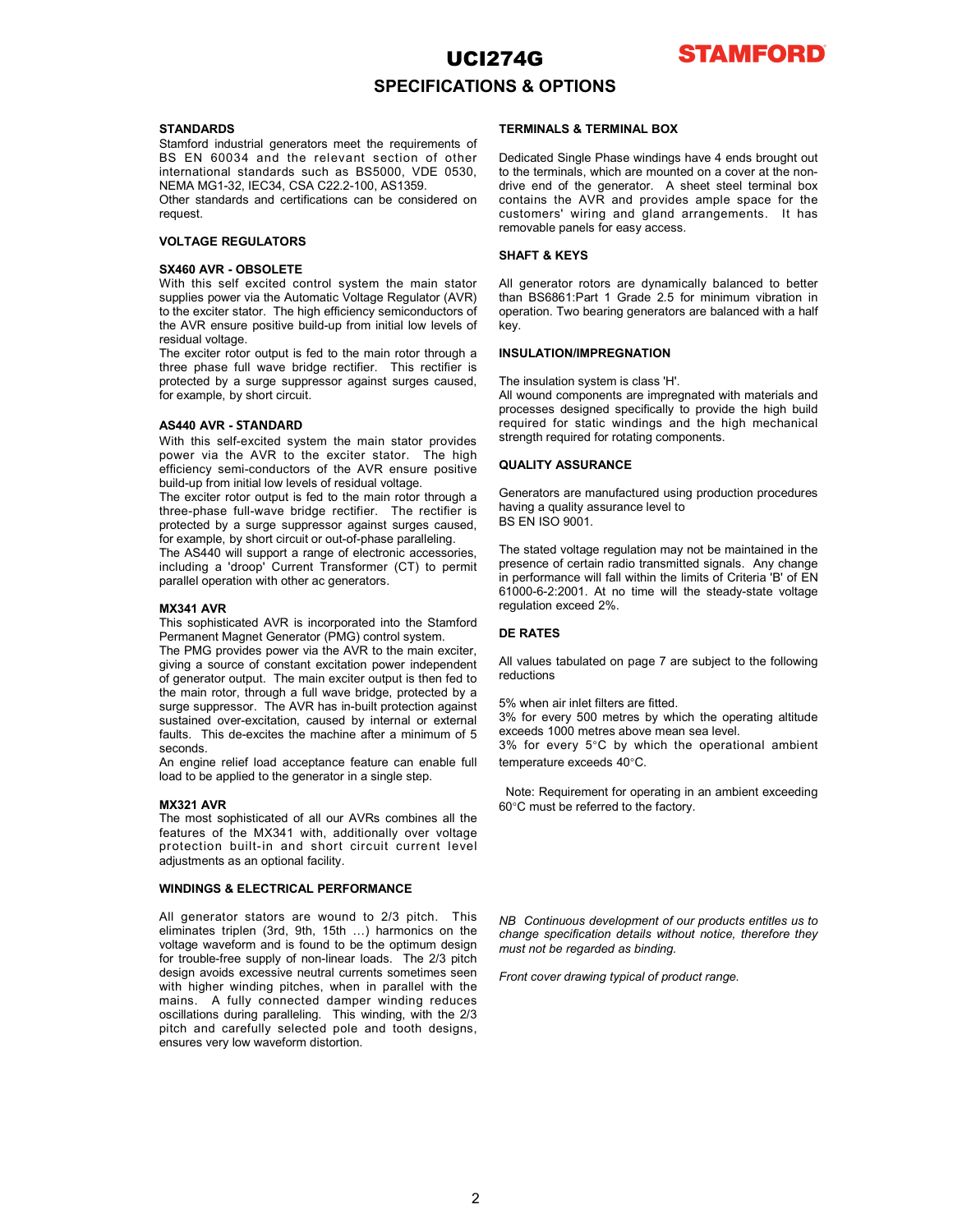

### WINDING 05

| <b>CONTROL SYSTEM</b>                                  | SEPARATELY EXCITED BY P.M.G.                                                         |                      |      |                    |        |  |  |  |  |
|--------------------------------------------------------|--------------------------------------------------------------------------------------|----------------------|------|--------------------|--------|--|--|--|--|
| A.V.R.                                                 | MX341<br>MX321                                                                       |                      |      |                    |        |  |  |  |  |
| <b>VOLTAGE REGULATION</b>                              | $±1\%$<br>± 0.5%<br>With 4% ENGINE GOVERNING                                         |                      |      |                    |        |  |  |  |  |
| <b>SUSTAINED SHORT CIRCUIT</b>                         | REFER TO SHORT CIRCUIT DECREMENT CURVES (page 6)                                     |                      |      |                    |        |  |  |  |  |
| <b>CONTROL SYSTEM</b>                                  | <b>SELF EXCITED</b>                                                                  |                      |      |                    |        |  |  |  |  |
| A.V.R.                                                 | SX460<br>AS440                                                                       |                      |      |                    |        |  |  |  |  |
| <b>VOLTAGE REGULATION</b>                              | ± 1.5 %<br>± 1.0 %<br>With 4% ENGINE GOVERNING                                       |                      |      |                    |        |  |  |  |  |
| <b>SUSTAINED SHORT CIRCUIT</b>                         | SERIES 4 CONTROL DOES NOT SUSTAIN A SHORT CIRCUIT CURRENT                            |                      |      |                    |        |  |  |  |  |
| <b>IINSULATION SYSTEM</b>                              | <b>CLASS H</b>                                                                       |                      |      |                    |        |  |  |  |  |
| <b>PROTECTION</b>                                      | IP <sub>23</sub>                                                                     |                      |      |                    |        |  |  |  |  |
| <b>RATED POWER FACTOR</b>                              | 0.8                                                                                  |                      |      |                    |        |  |  |  |  |
| <b>STATOR WINDING</b>                                  | SINGLE LAYER CONCENTRIC                                                              |                      |      |                    |        |  |  |  |  |
| <b>WINDING PITCH</b>                                   | <b>TWO THIRDS</b>                                                                    |                      |      |                    |        |  |  |  |  |
| WINDING LEADS                                          | 4                                                                                    |                      |      |                    |        |  |  |  |  |
| <b>MAIN STATOR RESISTANCE</b>                          | 0.012 Ohms AT 22°C SERIES CONNECTED                                                  |                      |      |                    |        |  |  |  |  |
| <b>MAIN ROTOR RESISTANCE</b>                           | 1.69 Ohms at 22°C                                                                    |                      |      |                    |        |  |  |  |  |
| <b>EXCITER STATOR RESISTANCE</b>                       | 20 Ohms at 22°C                                                                      |                      |      |                    |        |  |  |  |  |
| <b>EXCITER ROTOR RESISTANCE</b>                        | 0.091 Ohms PER PHASE AT 22°C                                                         |                      |      |                    |        |  |  |  |  |
| <b>R.F.I. SUPPRESSION</b>                              | BS EN 61000-6-2 & BS EN 61000-6-4, VDE 0875G, VDE 0875N. refer to factory for others |                      |      |                    |        |  |  |  |  |
| WAVEFORM DISTORTION                                    | NO LOAD < 1.5% NON-DISTORTING LINEAR LOAD < 5.0%                                     |                      |      |                    |        |  |  |  |  |
| <b>MAXIMUM OVERSPEED</b>                               | 2250 Rev/Min                                                                         |                      |      |                    |        |  |  |  |  |
| <b>BEARING DRIVE END</b>                               | BALL. 6315-2RS (ISO)                                                                 |                      |      |                    |        |  |  |  |  |
| BEARING NON-DRIVE END                                  | BALL. 6310-2RS (ISO)                                                                 |                      |      |                    |        |  |  |  |  |
|                                                        |                                                                                      | 1 BEARING            |      | 2 BEARING          |        |  |  |  |  |
| <b>WEIGHT COMP. GENERATOR</b>                          |                                                                                      | 580 kg               |      | 598 kg             |        |  |  |  |  |
| WEIGHT WOUND STATOR                                    |                                                                                      | 225 kg               |      | 225 kg             |        |  |  |  |  |
| WEIGHT WOUND ROTOR                                     |                                                                                      | 210.35 kg            |      | 199.39 kg          |        |  |  |  |  |
| WR <sup>2</sup> INERTIA                                |                                                                                      | 1.7674 $kgm2$        |      | 1.7169 $kgm2$      |        |  |  |  |  |
| SHIPPING WEIGHTS in a crate                            |                                                                                      | 613 kg               |      |                    | 630 kg |  |  |  |  |
| PACKING CRATE SIZE                                     |                                                                                      | 123 x 67 x 103(cm)   |      | 123 x 67 x 103(cm) |        |  |  |  |  |
| <b>TELEPHONE INTERFERENCE</b>                          | <b>THF&lt;2%</b><br><b>TIF&lt;50</b>                                                 |                      |      |                    |        |  |  |  |  |
| <b>COOLING AIR</b>                                     | 0.514 m <sup>3</sup> /sec 1090 cfm                                                   |                      |      |                    |        |  |  |  |  |
| <b>VOLTAGE SERIES</b>                                  |                                                                                      | 220                  |      | 230                | 240    |  |  |  |  |
| <b>VOLTAGE PARALLEL</b>                                | 110                                                                                  |                      | 115  |                    | 120    |  |  |  |  |
| IkVA BASE RATING FOR<br><b>REACTANCE VALUES</b>        | 120                                                                                  |                      | 120  |                    | 120    |  |  |  |  |
| Xd DIR. AXIS SYNCHRONOUS                               | 1.97                                                                                 |                      | 1.89 |                    | 1.81   |  |  |  |  |
| X'd DIR. AXIS TRANSIENT                                | 0.17                                                                                 |                      | 0.17 |                    | 0.16   |  |  |  |  |
| X"d DIR. AXIS SUBTRANSIENT                             | 0.12                                                                                 |                      | 0.11 |                    | 0.11   |  |  |  |  |
| Xq QUAD. AXIS REACTANCE                                | 1.19                                                                                 |                      | 1.14 |                    | 1.09   |  |  |  |  |
| X"q QUAD. AXIS SUBTRANSIENT                            | 0.16                                                                                 |                      | 0.16 |                    | 0.15   |  |  |  |  |
| XL LEAKAGE REACTANCE                                   |                                                                                      | 0.08                 |      | 0.07               | 0.07   |  |  |  |  |
| X <sub>2</sub> NEGATIVE SEQUENCE                       | 0.12                                                                                 |                      |      | 0.11               | 0.11   |  |  |  |  |
| X <sub>0</sub> ZERO SEQUENCE                           |                                                                                      | 0.08<br>0.07<br>0.07 |      |                    |        |  |  |  |  |
| REACTANCES ARE SATURATED                               | VALUES ARE PER UNIT AT RATING AND VOLTAGE INDICATED                                  |                      |      |                    |        |  |  |  |  |
| T'd TRANSIENT TIME CONST.                              | 0.038 s                                                                              |                      |      |                    |        |  |  |  |  |
| T"d SUB-TRANSTIME CONST.                               | 0.012 s                                                                              |                      |      |                    |        |  |  |  |  |
| T'do O.C. FIELD TIME CONST.<br>Ta ARMATURE TIME CONST. | 1.0 s<br>0.01 s                                                                      |                      |      |                    |        |  |  |  |  |
| SHORT CIRCUIT RATIO                                    | 1/Xd                                                                                 |                      |      |                    |        |  |  |  |  |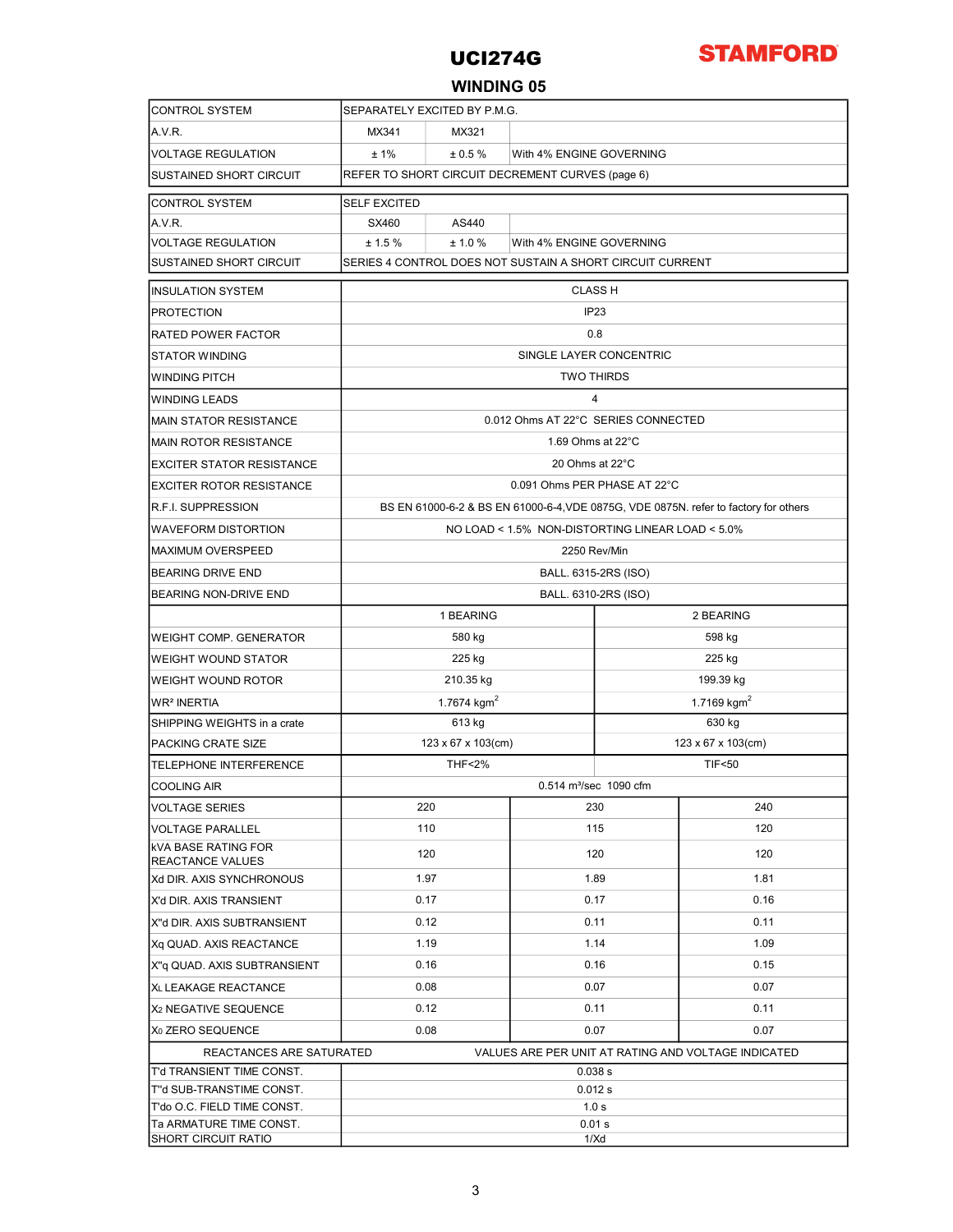

Winding 05



### SINGLE PHASE EFFICIENCY CURVES



83 82  $0.20\,$ 

 $0.30\,$ 

 $0.40\,$ 

 $0.50\,$ 

 $0.60\,$ 

 $0.70\,$ 

 $0.80\,$ 

 $0.90\,$ 

 $1.00$ 

 $1.10$ **120 KVA**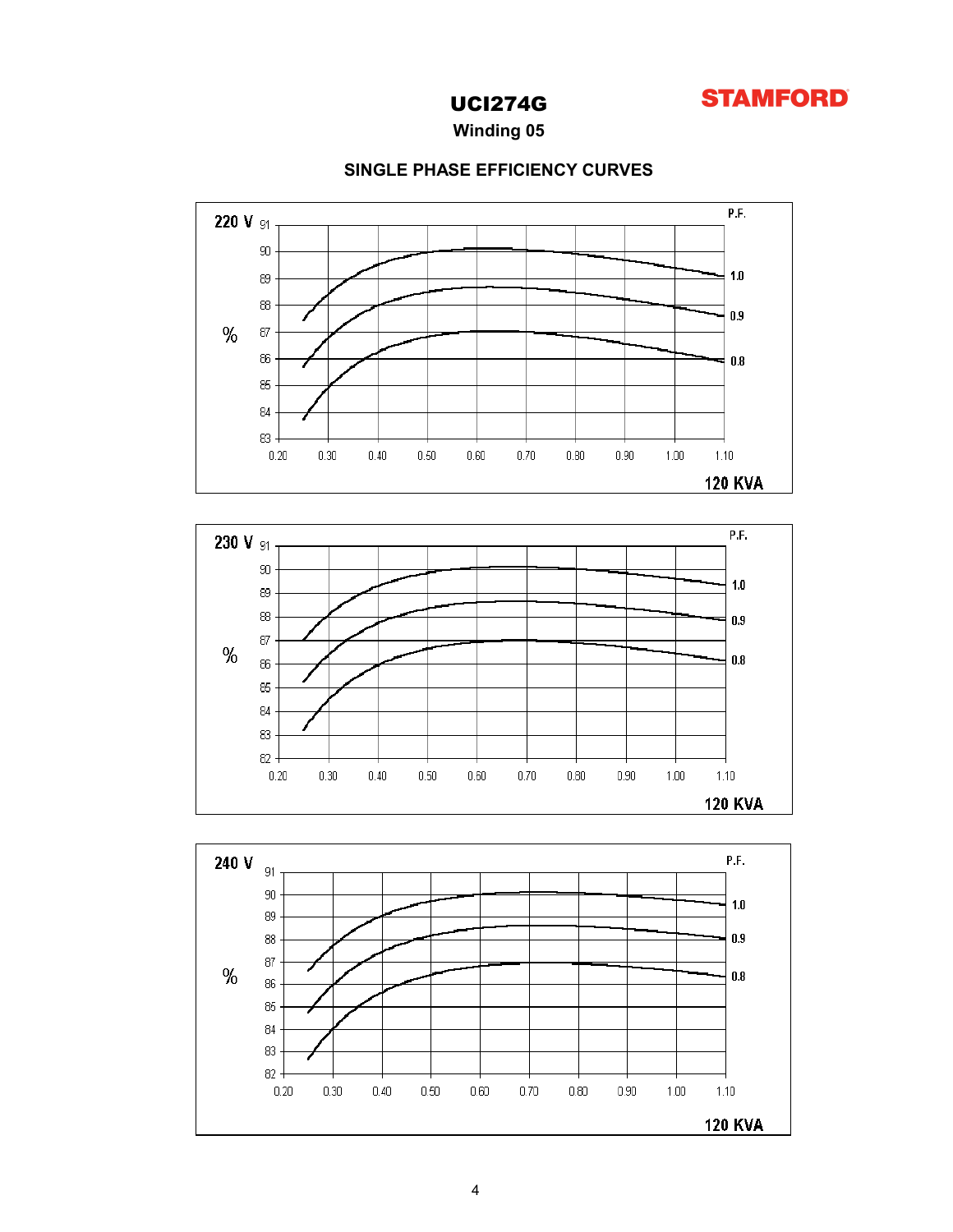

Winding 05



MX

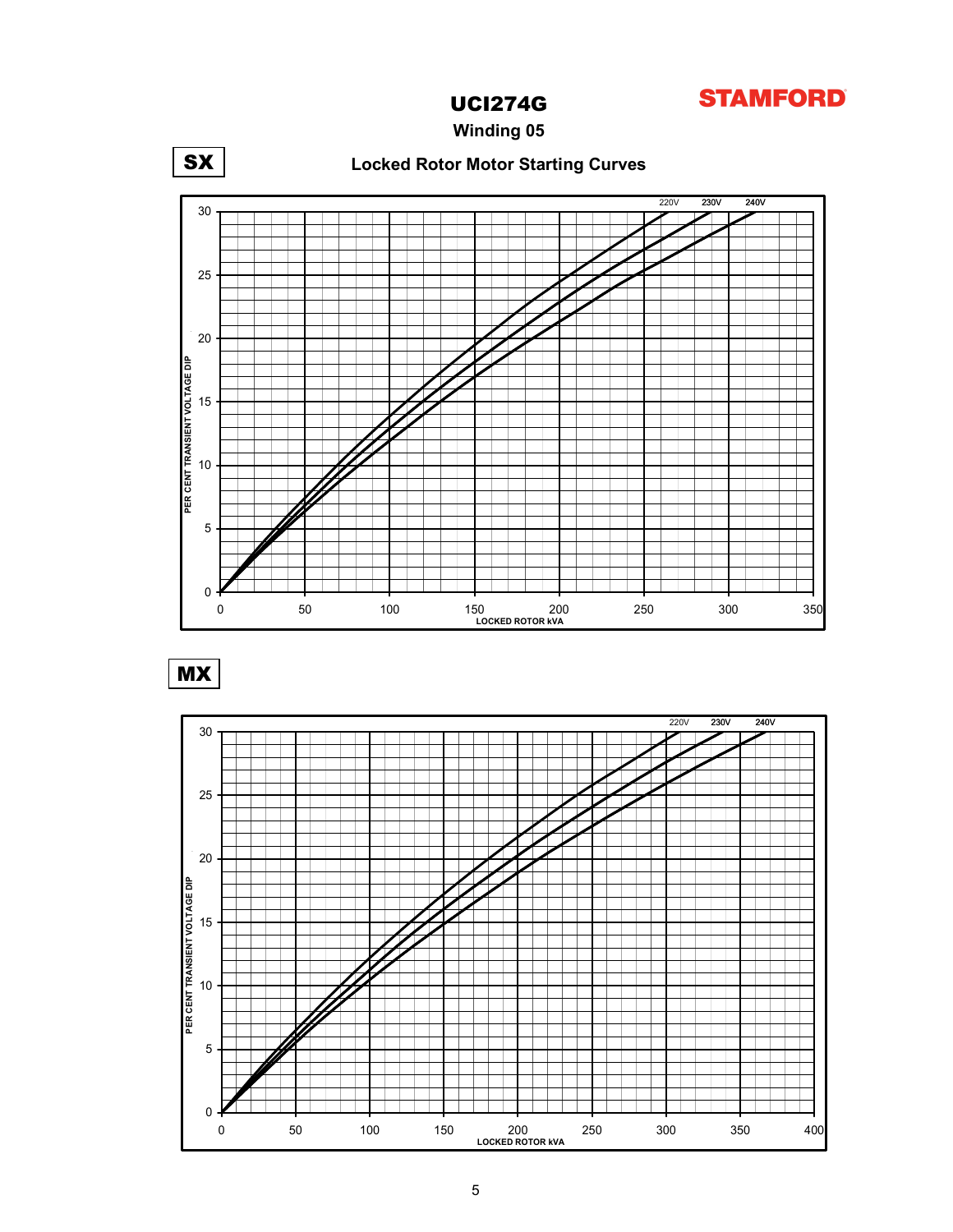

### Winding 05

### Based on series connection. Short Circuit Decrement Curve. No-load Excitation at Rated Speed



Sustained Short Circuit = 2200 Amps

Note<br>The following multiplication factors should be used to adjust the

| Voltage | Factor   |
|---------|----------|
| 220V    | $X$ 1.00 |
| 230V    | $X$ 1.05 |
| 240V    | $X$ 1.09 |

The sustained current value is constant irrespective of voltage level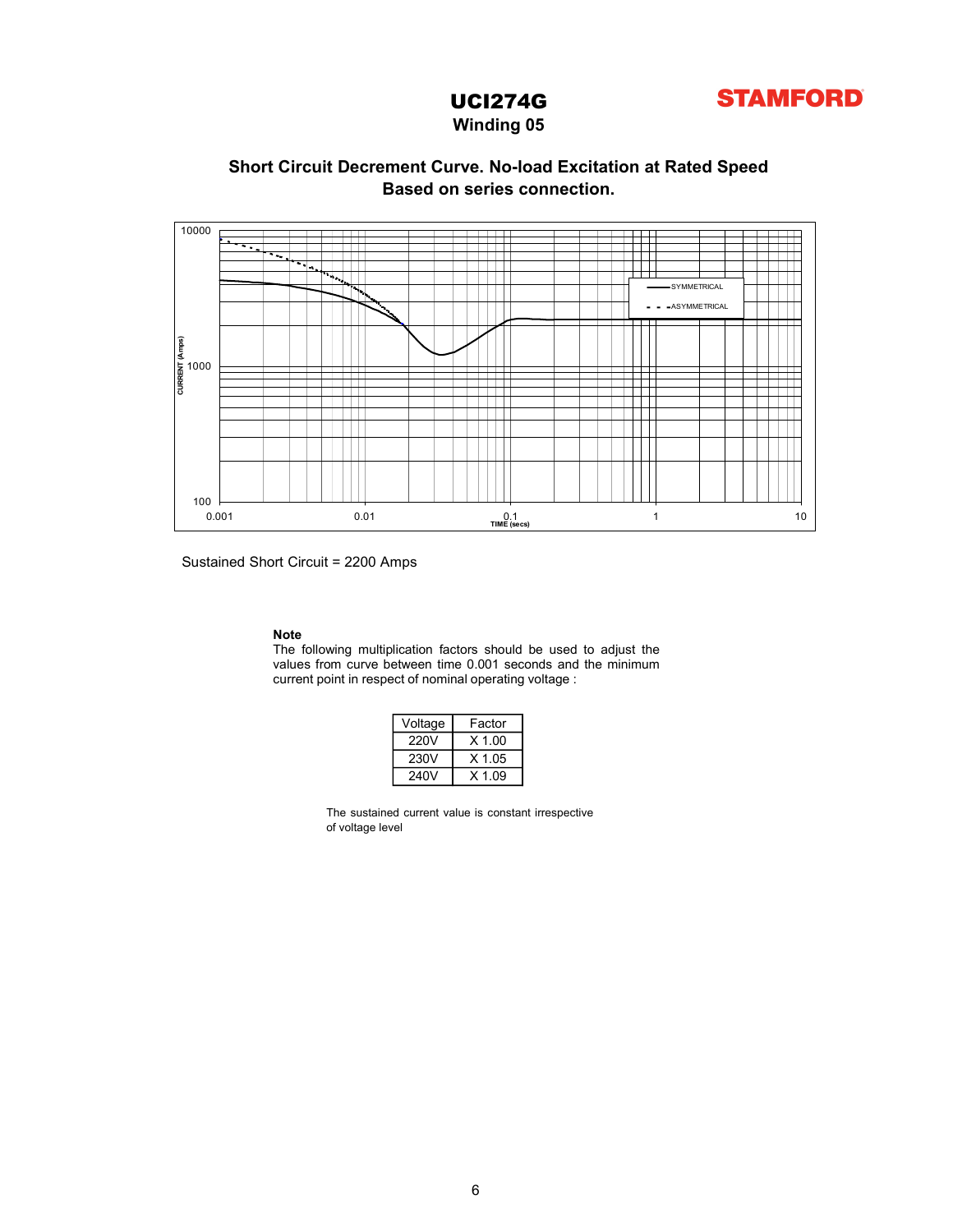## **STAMFORD**

## UCI274G

### Winding 05

# **50**Hz RATINGS

| Class - Temp Rise | Cont. F - 105/40°C |                   | Cont. H - 125/40°C |       | Cont. $F - 105/40^{\circ}$ C |         |       | Cont. H - 125/40°C |       |         |                   |         |
|-------------------|--------------------|-------------------|--------------------|-------|------------------------------|---------|-------|--------------------|-------|---------|-------------------|---------|
|                   |                    | 0.8 <sub>pf</sub> |                    |       | 0.8 <sub>pf</sub>            |         |       | 1.0 <sub>pf</sub>  |       |         | 1.0 <sub>pf</sub> |         |
| Series (V)        | 220                | 230               | 240                | 220   | 230                          | 240     | 220   | 230                | 240   | 220     | 230               | 240     |
| Parallel (V)      | 110                | 115               | 120                | 110   | 115                          | 120     | 110   | 115                | 120   | 110     | 115               | 120     |
| kVA               | 108.0              | 108.0             | 108.0              | 120.0 | 120.0                        | 120.0   | 108.0 | 108.0              | 108.0 | 120.0   | 120.0             | 120.0 l |
| kW                | 86.4               | 86.4              | 86.4               | 96.0  | 96.0                         | 96.0    | 108.0 | 108.0              | 108.0 | 120.0   | 120.0             | 120.0 l |
| Efficiency (%)    | 86.6               | 86.7              | 86.8               | 86.2  | 86.4                         | 86.6    | 89.7  | 89.8               | 89.9  | 89.4    | 89.6              | 89.8    |
| kW Inputl         | 99.8               | 99.7              | 99.5               | 111.4 | 111.1                        | 110.9 l | 120.4 | 120.3              | 120.1 | . 134.2 | 133.9             | 133.6 l |

Dimensional and Torsional Drawing

For dimensional and torsional information please refer to the alternator General Arrangement and rotor drawings available on our website (http://stamford-avk.com/)